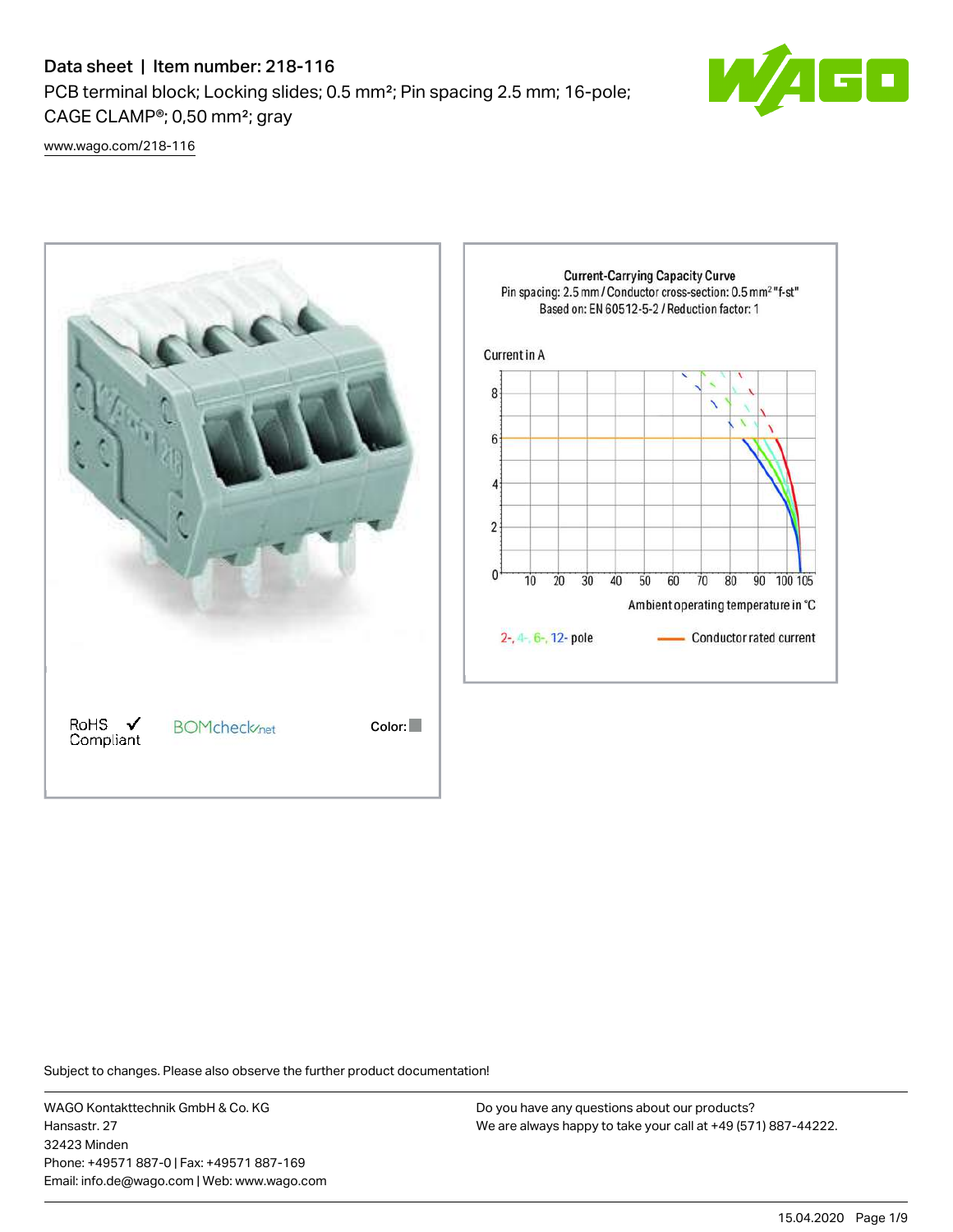



#### Item description

- П Terminal strips are just 8.1 mm tall and feature an innovative, locking slide-actuated CAGE CLAMP®
- $\blacksquare$ Several clamping units can be held open simultaneously
- П Easily terminate stranded conductors in

tight spaces (e.g., bus connectors)

#### Data Electrical data

#### Ratings per IEC/EN 60664-1

| Ratings per                     | IEC/EN 60664-1 |
|---------------------------------|----------------|
| Rated voltage (III / 3)         | 80 V           |
| Rated impulse voltage (III / 3) | $2.5$ kV       |
| Rated voltage (III / 2)         | 160 V          |
| Rated impulse voltage (III / 2) | $2.5$ kV       |
| Rated voltage (II / 2)          | 320 V          |
| Rated impulse voltage (II / 2)  | $2.5$ kV       |
| Rated current                   | 6A             |

Subject to changes. Please also observe the further product documentation!

WAGO Kontakttechnik GmbH & Co. KG Hansastr. 27 32423 Minden Phone: +49571 887-0 | Fax: +49571 887-169 Email: info.de@wago.com | Web: www.wago.com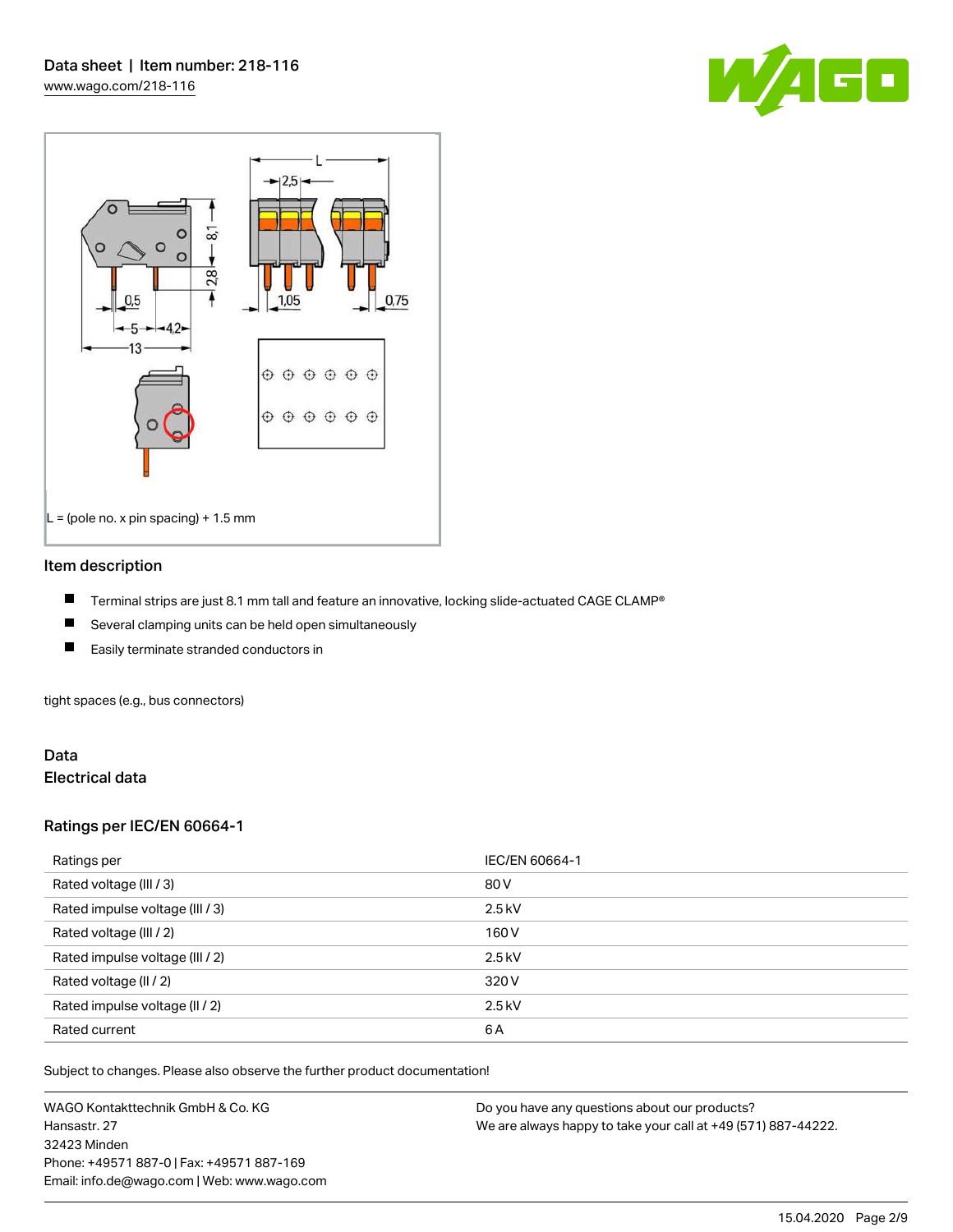[www.wago.com/218-116](http://www.wago.com/218-116)



Legend (ratings) (III / 2) ≙ Overvoltage category III / Pollution degree 2

#### Approvals per UL 1059

| Rated voltage UL (Use Group B) | 150 V   |
|--------------------------------|---------|
| Rated current UL (Use Group B) |         |
| Approvals per                  | UL 1059 |

# Approvals per CSA

| Rated voltage CSA (Use Group B) | 150 V |
|---------------------------------|-------|
| Rated current CSA (Use Group B) |       |

#### Connection data

| Connection technology                                       | CAGE CLAMP®                                                              |
|-------------------------------------------------------------|--------------------------------------------------------------------------|
| Actuation type                                              | Slider                                                                   |
| Solid conductor                                             | $0.080.5$ mm <sup>2</sup> / 28  20 AWG                                   |
| Fine-stranded conductor                                     | $0.080.5$ mm <sup>2</sup> / 28  20 AWG                                   |
| Fine-stranded conductor with ferrule with plastic collar    | $0.25$ mm <sup>2</sup>                                                   |
| Fine-stranded conductor with ferrule without plastic collar | $0.25$ mm <sup>2</sup>                                                   |
| Strip length                                                | $56$ mm $/ 0.20.24$ inch                                                 |
| Conductor entry angle to the PCB                            | $40^{\circ}$                                                             |
| No. of poles                                                | 16                                                                       |
| Total number of connection points                           | 16                                                                       |
| Total number of potentials                                  | 16                                                                       |
| Number of connection types                                  | 1                                                                        |
| Number of levels                                            | 1                                                                        |
| Note (conductor cross-section)                              | Terminating 0.75 mm <sup>2</sup> /18 AWG conductors is possible; however |
|                                                             | insulation diameter allows only every other clamping unit to be          |
|                                                             | terminated with this conductor size.                                     |

# Geometrical Data

| Pin spacing             | 2,5 mm / 0.098 inch  |
|-------------------------|----------------------|
| Width                   | 41,5 mm / 1.634 inch |
| Height                  | 10,9 mm / 0.429 inch |
| Height from the surface | 8,1 mm / 0.319 inch  |
| Depth                   | 13 mm / 0.512 inch   |
| Solder pin length       | $2.8 \,\mathrm{mm}$  |
| Solder pin dimensions   | $0.5 \times 0.75$ mm |

Subject to changes. Please also observe the further product documentation!

WAGO Kontakttechnik GmbH & Co. KG Hansastr. 27 32423 Minden Phone: +49571 887-0 | Fax: +49571 887-169 Email: info.de@wago.com | Web: www.wago.com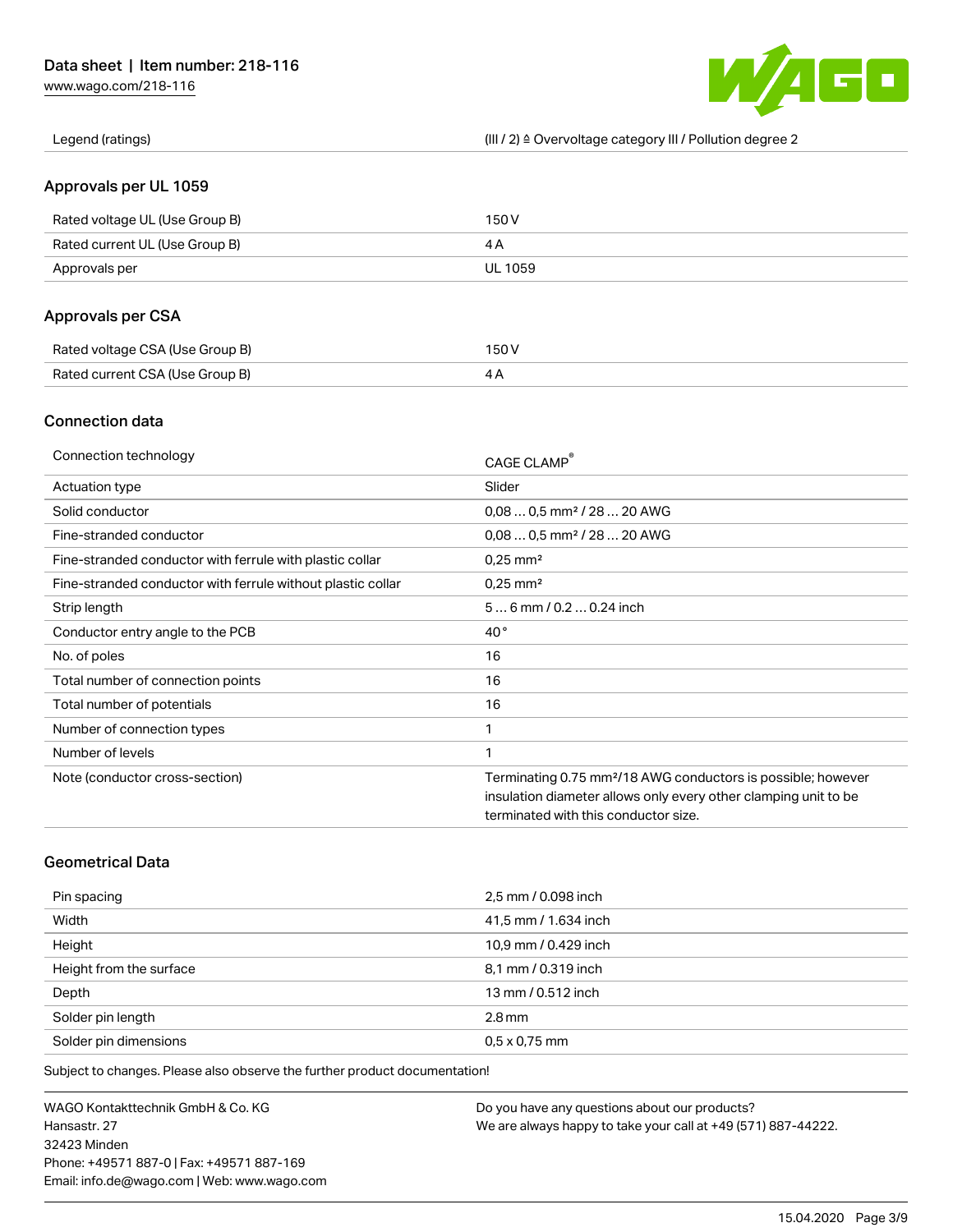[www.wago.com/218-116](http://www.wago.com/218-116)



| Drilled hole diameter (tolerance) | $(10,1)$ mm |
|-----------------------------------|-------------|
|-----------------------------------|-------------|

#### PCB contact

| PCB contact                         | THT                                      |
|-------------------------------------|------------------------------------------|
| Solder pin arrangement              | over the entire terminal strip (in-line) |
| Number of solder pins per potential |                                          |

#### Material Data

| Color                       | gray                                   |
|-----------------------------|----------------------------------------|
| Material group              |                                        |
| Insulating material         | Polyamide 66 (PA 66)                   |
| Flammability class per UL94 | V <sub>0</sub>                         |
| Clamping spring material    | Chrome nickel spring steel (CrNi)      |
| Contact material            | Electrolytic copper (E <sub>Cu</sub> ) |
| Contact plating             | tin-plated                             |
| Fire load                   | 0.067 MJ                               |
| Weight                      | 5.3 <sub>g</sub>                       |
|                             |                                        |

# Environmental Requirements

| Limit temperature range | $-60+105 °C$ |
|-------------------------|--------------|
|                         |              |

#### Commercial data

| Product Group      | 4 (Printed Circuit) |
|--------------------|---------------------|
| Packaging type     | <b>BOX</b>          |
| Country of origin  | PL                  |
| <b>GTIN</b>        | 4044918878029       |
| Customs Tariff No. | 85369010000         |

## Approvals / Certificates

#### Country specific Approvals

| Logo       | Approval                        | <b>Additional Approval Text</b> | Certificate<br>name |
|------------|---------------------------------|---------------------------------|---------------------|
| <b>CCD</b> | CCA<br>DEKRA Certification B.V. | EN 60947                        | NTR NL-<br>7076     |

Subject to changes. Please also observe the further product documentation!

WAGO Kontakttechnik GmbH & Co. KG Hansastr. 27 32423 Minden Phone: +49571 887-0 | Fax: +49571 887-169 Email: info.de@wago.com | Web: www.wago.com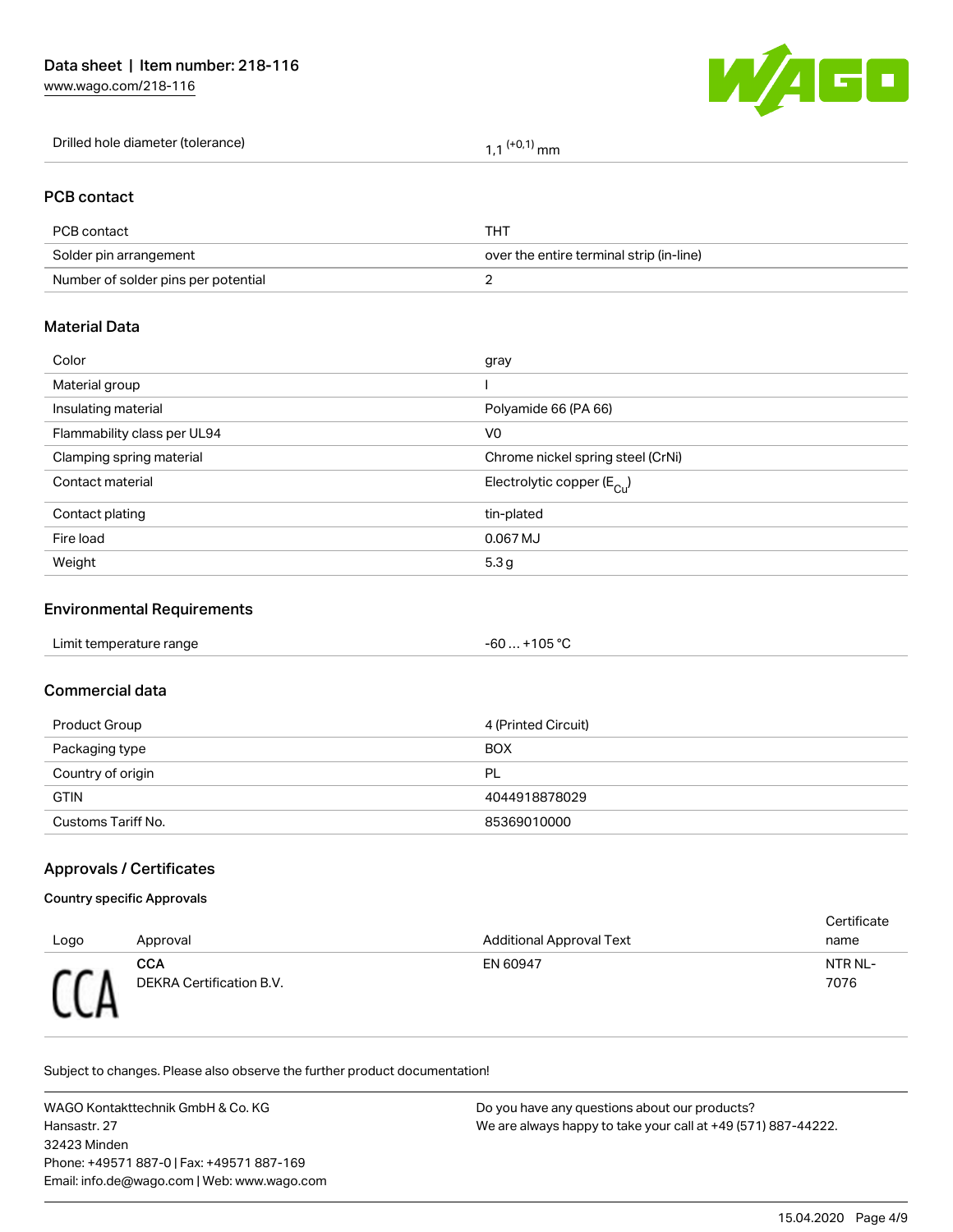

|                     | <b>CCA</b><br>DEKRA Certification B.V.         | EN 60947-7-4                    | NTR NL-<br>7267     |
|---------------------|------------------------------------------------|---------------------------------|---------------------|
|                     | <b>CSA</b><br>DEKRA Certification B.V.         | C22.2 No. 158                   | 1565656             |
| KEMA                | <b>ENEC</b><br><b>DEKRA Certification B.V.</b> | EN 60947                        | 2160584.01          |
| <b>UL-Approvals</b> |                                                |                                 |                     |
| Logo                | Approval                                       | <b>Additional Approval Text</b> | Certificate<br>name |
|                     | UL<br>UL International Germany GmbH            | UL 1059                         | 20190630-<br>E45172 |

# **Counterpart**

#### Compatible products

#### Marking accessories

| Item no.: 210-331/250-202                                                                               | www.wago.com/210-331 |  |
|---------------------------------------------------------------------------------------------------------|----------------------|--|
| Marking strips; as a DIN A4 sheet; MARKED; 1-16 (400x); Height of marker strip: 2.3 mm/0.091 in; Strip  | /250-202             |  |
| length 182 mm; Horizontal marking; Self-adhesive; white                                                 |                      |  |
| Item no.: 210-331/250-204                                                                               |                      |  |
| Marking strips; as a DIN A4 sheet; MARKED; 17-32 (400x); Height of marker strip: 2.3 mm/0.091 in; Strip | www.wago.com/210-331 |  |
| length 182 mm; Horizontal marking; Self-adhesive; white                                                 | /250-204             |  |
| Item no.: 210-331/250-206                                                                               |                      |  |
| Marking strips; as a DIN A4 sheet; MARKED; 33-48 (400x); Height of marker strip: 2.3 mm/0.091 in; Strip | www.wago.com/210-331 |  |
| length 182 mm; Horizontal marking; Self-adhesive; white                                                 | /250-206             |  |
| Item no.: 210-331/250-207                                                                               |                      |  |
| Marking strips; as a DIN A4 sheet; MARKED; 1-48 (100x); Height of marker strip: 2.3 mm/0.091 in; Strip  | www.wago.com/210-331 |  |
| length 182 mm; Horizontal marking; Self-adhesive; white                                                 | /250-207             |  |

.<br>Subject to changes. Please also observe the further product documentation!

WAGO Kontakttechnik GmbH & Co. KG Hansastr. 27 32423 Minden Phone: +49571 887-0 | Fax: +49571 887-169 Email: info.de@wago.com | Web: www.wago.com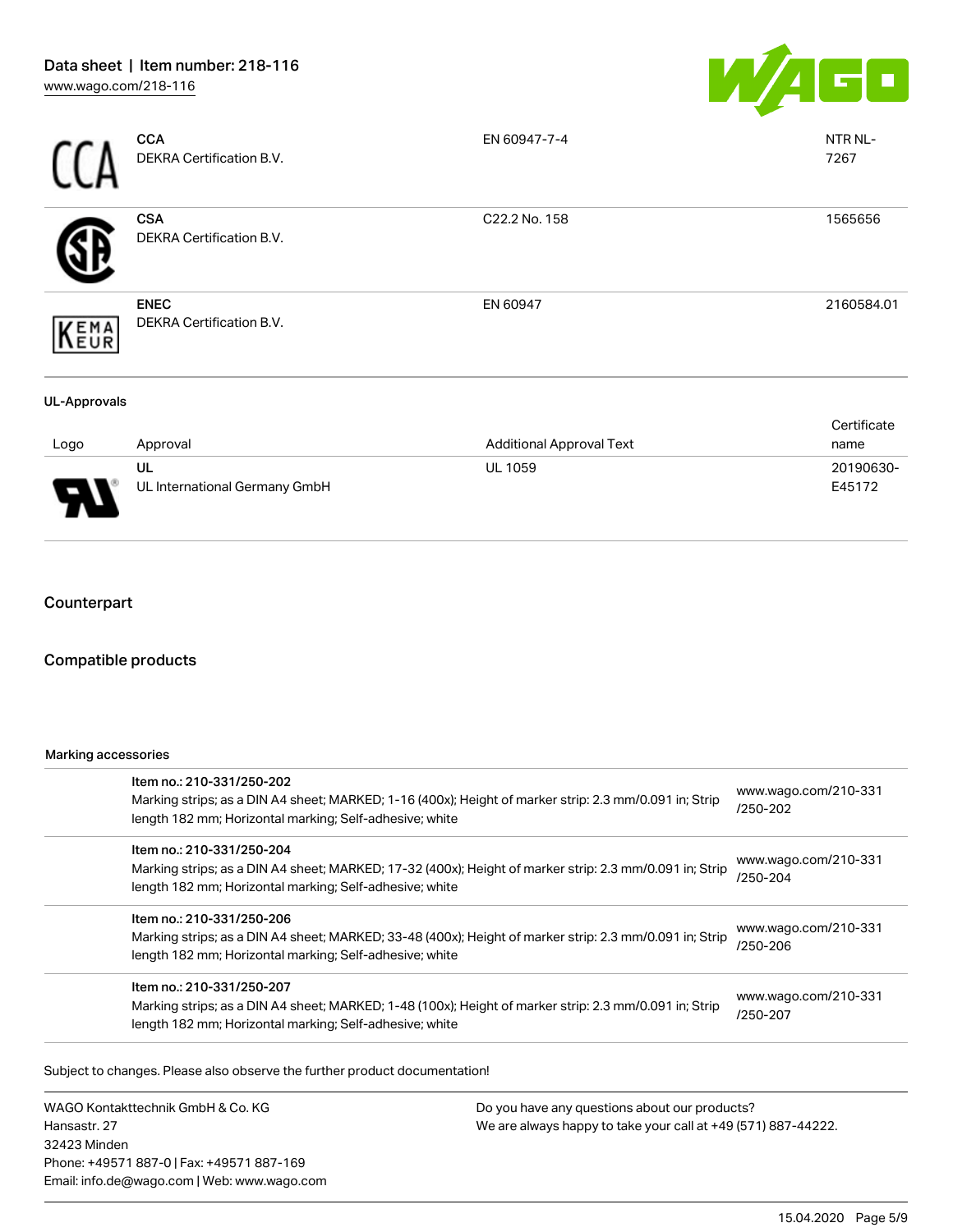# Data sheet | Item number: 218-116

[www.wago.com/218-116](http://www.wago.com/218-116)



| Item no.: 735-500                                                                        |                      |  |
|------------------------------------------------------------------------------------------|----------------------|--|
| Test pin; 1 mm Ø; with solder connection for test wire                                   | www.wago.com/735-500 |  |
|                                                                                          |                      |  |
| Item no.: 216-131                                                                        |                      |  |
| Ferrule; Sleeve for 0.25 mm <sup>2</sup> / AWG 24; uninsulated; electro-tin plated       | www.wago.com/216-131 |  |
| Item no.: 216-151                                                                        |                      |  |
| Ferrule; Sleeve for 0.25 mm <sup>2</sup> / AWG 24; uninsulated; electro-tin plated       | www.wago.com/216-151 |  |
| Item no.: 216-301                                                                        |                      |  |
| Ferrule; Sleeve for 0.25 mm <sup>2</sup> / AWG 24; insulated; electro-tin plated; yellow | www.wago.com/216-301 |  |
| Item no.: 216-321                                                                        |                      |  |
| Ferrule; Sleeve for 0.25 mm <sup>2</sup> / AWG 24; insulated; electro-tin plated; yellow | www.wago.com/216-321 |  |
|                                                                                          |                      |  |
| Item no.: 210-647                                                                        |                      |  |
| Operating tool; Blade: 2.5 x 0.4 mm; with a partially insulated shaft                    | www.wago.com/210-647 |  |
| Item no.: 210-719                                                                        |                      |  |
| Operating tool; Blade: 2.5 x 0.4 mm; with a partially insulated shaft                    | www.wago.com/210-719 |  |
|                                                                                          |                      |  |

# Downloads **Documentation**

| <b>Additional Information</b>                                                                                                                                          |             |               |          |
|------------------------------------------------------------------------------------------------------------------------------------------------------------------------|-------------|---------------|----------|
| Technical explanations                                                                                                                                                 | Apr 3, 2019 | pdf<br>3.6 MB | Download |
|                                                                                                                                                                        |             |               |          |
| CAD/CAE-Data                                                                                                                                                           |             |               |          |
| CAD data                                                                                                                                                               |             |               |          |
| 2D/3D Models 218-116                                                                                                                                                   |             | <b>URL</b>    | Download |
| <b>CAE</b> data                                                                                                                                                        |             |               |          |
| EPLAN Data Portal 218-116                                                                                                                                              |             | URL           | Download |
| <b>PCB Design</b>                                                                                                                                                      |             |               |          |
| Symbol and Footprint 218-116                                                                                                                                           |             | <b>URL</b>    | Download |
| CAx data for your PCB design, consisting of "schematic symbols and PCB footprints",<br>allow easy integration of the WAGO component into your development environment. |             |               |          |
| Subject to changes. Please also observe the further product documentation!                                                                                             |             |               |          |

WAGO Kontakttechnik GmbH & Co. KG Hansastr. 27 32423 Minden Phone: +49571 887-0 | Fax: +49571 887-169 Email: info.de@wago.com | Web: www.wago.com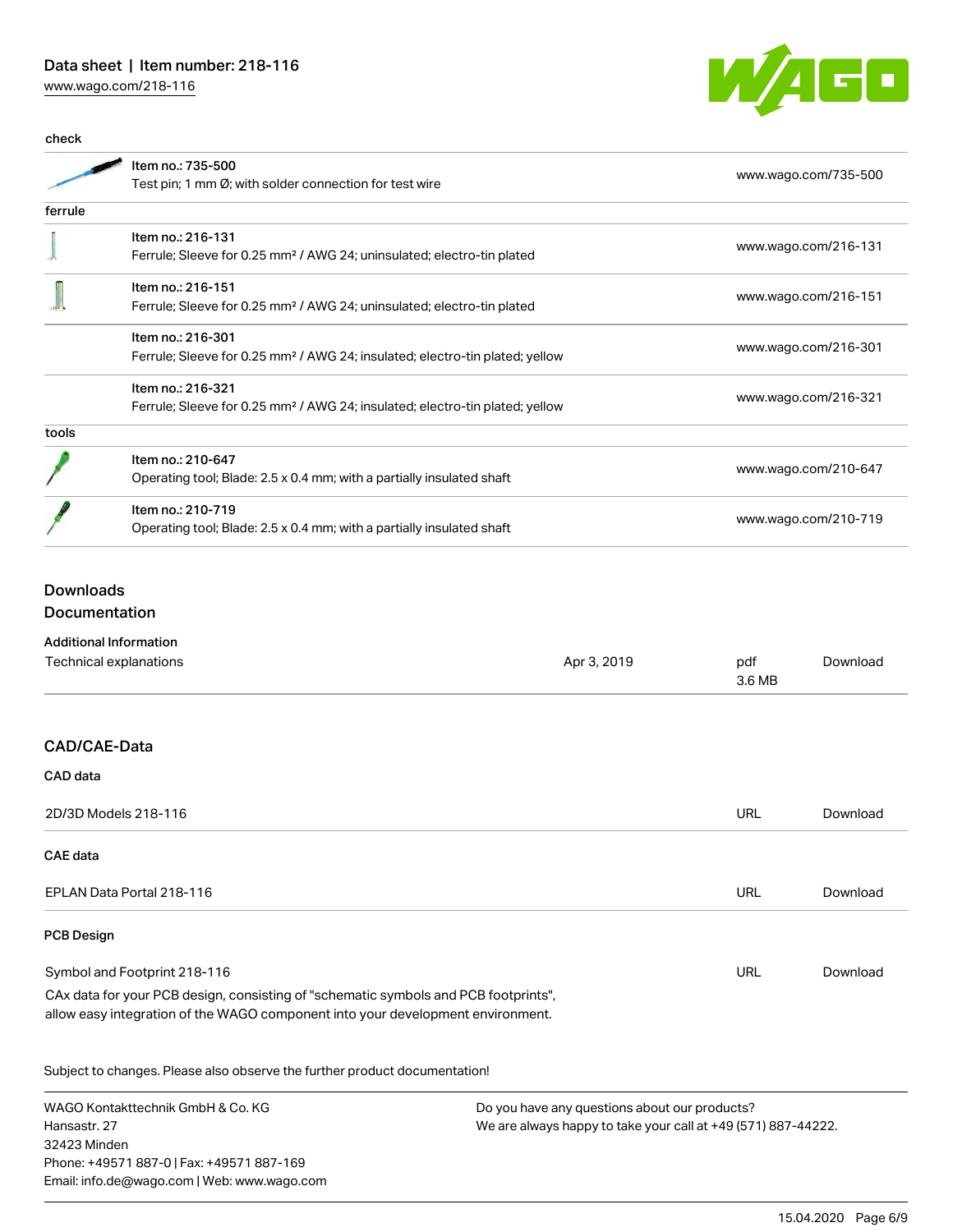#### Supported formats:

- $\blacksquare$ Accel EDA 14 & 15
- $\blacksquare$ Altium 6 to current version
- $\blacksquare$ Cadence Allegro
- $\blacksquare$ **DesignSpark**
- $\blacksquare$ Eagle Libraries
- $\blacksquare$ KiCad
- $\blacksquare$ Mentor Graphics BoardStation
- $\blacksquare$ Mentor Graphics Design Architect
- $\blacksquare$ Mentor Graphics Design Expedition 99 and 2000
- $\blacksquare$ OrCAD 9.X PCB and Capture
- $\blacksquare$ PADS PowerPCB 3, 3.5, 4.X, and 5.X
- $\blacksquare$ PADS PowerPCB and PowerLogic 3.0
- $\blacksquare$ PCAD 2000, 2001, 2002, 2004, and 2006
- $\blacksquare$ Pulsonix 8.5 or newer
- $\blacksquare$ STL
- 3D STEP П
- П TARGET 3001!
- $\blacksquare$ View Logic ViewDraw
- П Quadcept
- $\blacksquare$ Zuken CadStar 3 and 4
- Zuken CR-5000 and CR-8000 П

PCB Component Libraries (EDA), PCB CAD Library Ultra Librarian

Installation Notes

Conductor termination

Subject to changes. Please also observe the further product documentation!

WAGO Kontakttechnik GmbH & Co. KG Hansastr. 27 32423 Minden Phone: +49571 887-0 | Fax: +49571 887-169 Email: info.de@wago.com | Web: www.wago.com

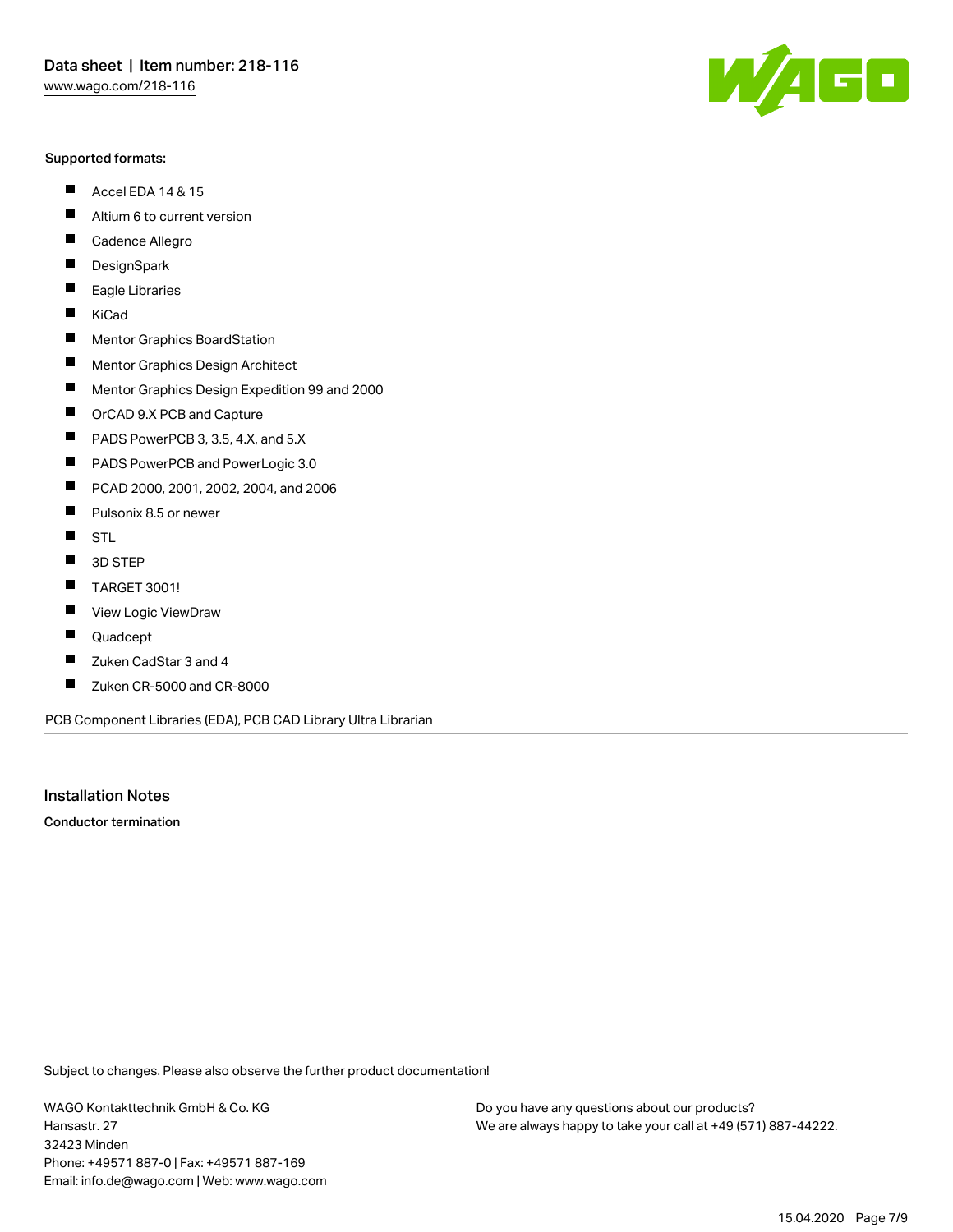# Data sheet | Item number: 218-116

[www.wago.com/218-116](http://www.wago.com/218-116)





Terminating stranded conductors in confined spaces requires a great deal of patience, unless you use the new 218 Series PCB Terminal Strips. The clamping units of these strips can be held open during termination process via integrated locking

Terminating 0.75 mm² (18 AWG) conductors is possible; however, insulation diameter allows only every other clamping unit to be terminated with this conductor size.



Conductor termination: To momentarily open the clamping unit, use screwdriver and then insert a stripped conductor. To open clamping unit for an extended period, move locking slide toward conductor entry hole. Then fully insert stripped conductor and move locking slide back to original position (also possible to perform with fingernail).



Incorrect – do not operate the locking slides from the back.

Marking

slide.

Subject to changes. Please also observe the further product documentation!

WAGO Kontakttechnik GmbH & Co. KG Hansastr. 27 32423 Minden Phone: +49571 887-0 | Fax: +49571 887-169 Email: info.de@wago.com | Web: www.wago.com